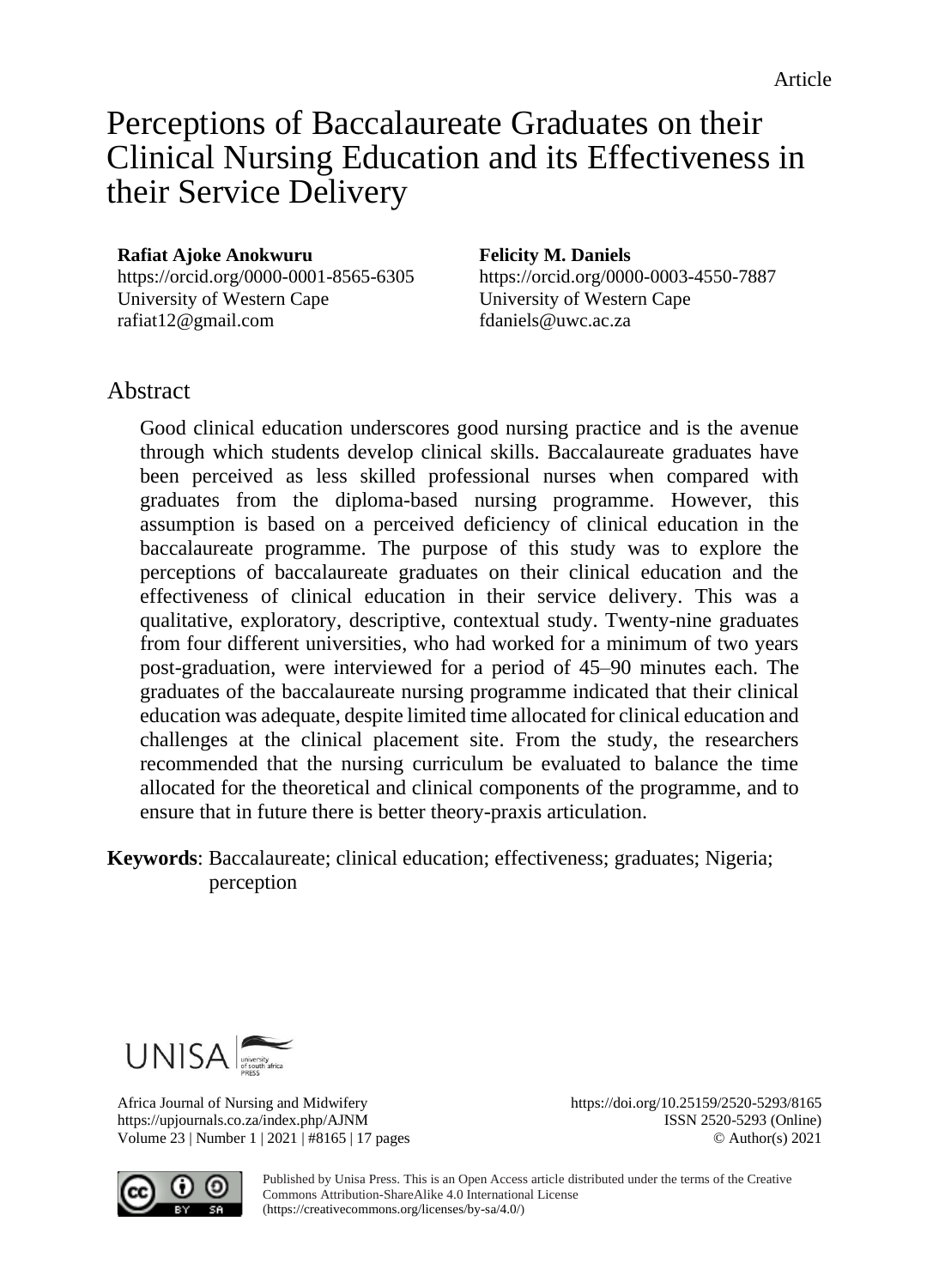# Introduction

There can be no good nursing practice without sound clinical education (Okoronkwo et al. 2013). Clinical education is the measure of a nurse's education (Kermansaravi, Navidian, and Yaghoubinia 2015; Khan, Shafi, and Akhtar 2015) and a key determinant used to measure and evaluate the success of a nursing programme and the performance of newly qualified nurses in practice (Dimitriadou et al. 2015; Farzi, Shahriari, and Farzi 2018). Clinical nursing education is the medium through which professional nursing skills are taught and learnt (Anarado, Agu, and Nwonu 2016). Such clinical education takes place in a variety of environments where health is promoted or where ill persons receive care. This can be in a hospital, clinic, nursing home, community and even the school environment. The clinical learning experience in these environments depends on the ability to create a good and supportive clinical learning environment (Baraz, Memarian, and Vanaki 2015; D'Souza et al. 2013).

A good, conducive and supportive clinical learning environment can be defined as an environment where students develop professional skills through harmonisation of theoretical knowledge into practice (Aliafsari Mamaghani et al. 2018; Bigdeli et al. 2015). This is achieved through synchronisation of factors to bring about positive learning outcomes in students (Doyle et al. 2017; Flott and Linden 2016). These factors include good planning of the curriculum content both for theory and practice; support from clinical staff and faculty; and availability of learning opportunities at the clinical placement sites (Asirifi et al. 2017; Killam and Heerschap 2013; Najafi Kalyani et al. 2019).

Before the 20th century, nursing training was predominantly done in the hospital environment. However, in the 20th century this gradually moved from hospital-based to university-based nursing education (Mannix, Wilkes, and Luck 2009). According to Spence et al. (2019), the movement of theoretical aspects of nursing education to universities created a gap in the clinical training of student nurses. This is because in hospital-based training, student nurses are incorporated and accepted at an early stage of their training into the hospital system; however, with university programmes the students only seem to integrate fully into the system after graduation (Haddad, Moxham, and Broadbent 2017). This impacts the clinical training of the two groups in different ways. Graduates from the hospital-based programme (diploma nurses) are presumably better prepared for clinical nursing (Oermann et al. 2010). Baccalaureate graduates are perceived as saturated with theoretical knowledge and less prepared for clinical nursing and hence have challenges with a theory-practice gap (Monaghan 2015). Despite this, all graduates are expected to make decisions at the level of expert nurses. Murray, Sundin, and Cope (2019), however, argue that new graduates, regardless of the educational background, go through a period of transition from novice to expert.

Studies conducted on the theory-practice gap among new graduates focus on fresh graduates with less than two years' working experience. Findings from these studies suggest that new graduates are less prepared for professional practice and drop out of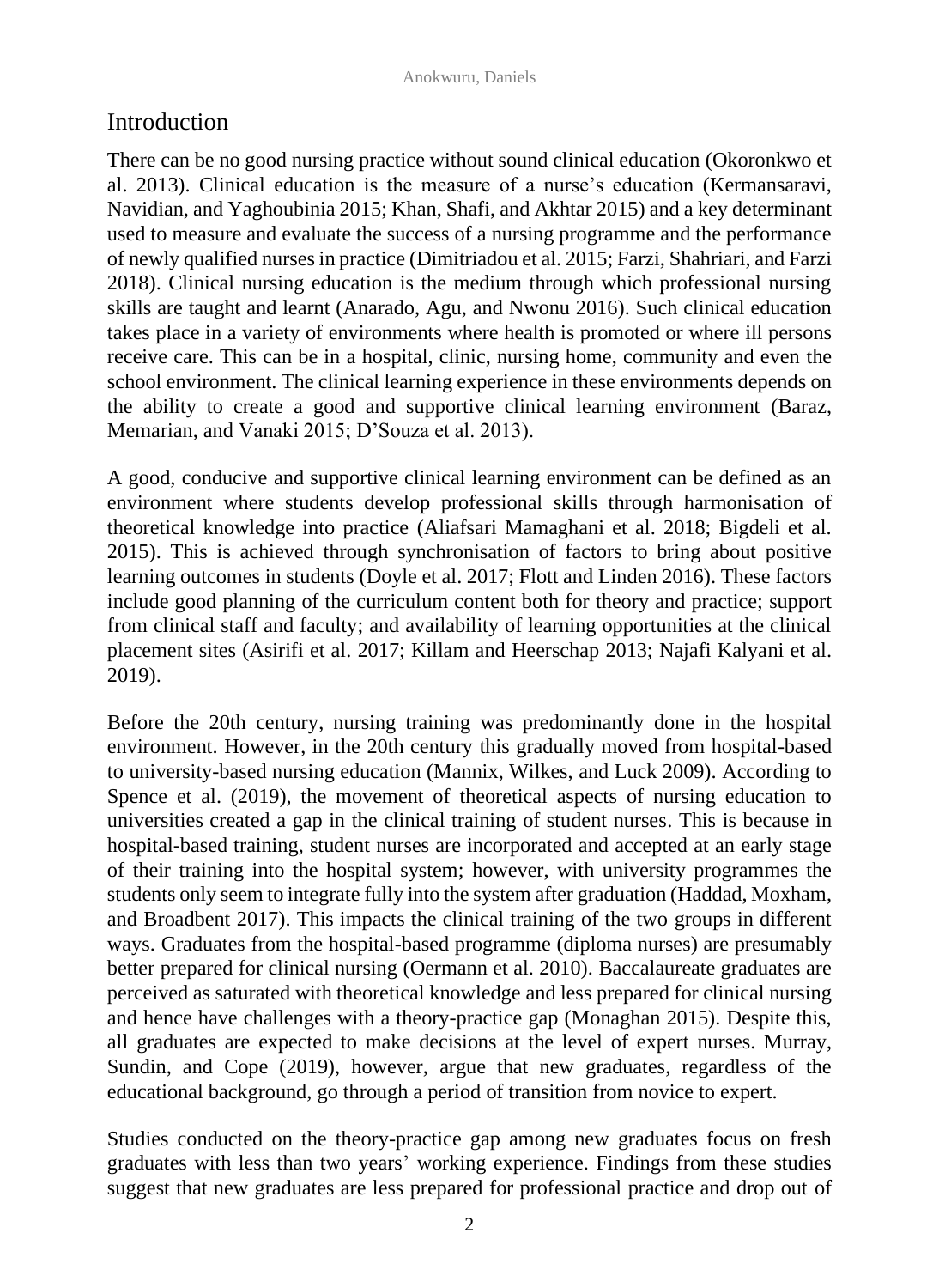nursing (Awaisi, Cooke, and Pryjmachuk 2015; Rush et al. 2019; Walton et al. 2018). This ongoing notion triggered the need to explore the perception of baccalaureate nursing graduates in Nigeria on their clinical education and its effectiveness in their service delivery.

# Background

The history of nursing education in Nigeria can be traced back to the 1800s with the advent of the missionaries. The need to train nurses was driven by religion, colonial administration and the world war (Adebanjo and Olubiyi 2008). In 1930, the formal training of nurses and midwives began with the establishment of the Midwives Board of Nigeria (Ajibade 2012). In 1949, the government founded four schools of nursing, one in each region of the country. At that time, most schools of nursing were hospitalbased and coordinated by the Ministry of Health (Ajibade 2012). On successful completion of their training, students from these schools are awarded a diploma certificate in nursing. In 1962, to improve the status of nursing in society, the department of nursing at the University of Ibadan was established to produce nursing leaders in education and administration with the introduction of a degree in nursing. Students admitted into this programme were registered nurses or midwives with clinical experience (Ayandiran et al. 2013). In 1973, however, another type of university nursing programme was established in Obafemi Awolowo University, focusing on fresh students from secondary school without prior background in nursing (Ayandiran et al. 2013). According to Oforji (2016), the nursing curriculum in Nigeria is 70% clinical and 30% theory. This ratio is similar in both the university and diploma nursing programmes. However, in the university programme there are additional complementary compulsory courses based on the National Universities Commission (NUC) benchmark, such as basic parasitology, and introduction to cell biochemistry, which makes the theoretical component more substantial.

The quality of clinical nursing education for undergraduate students determines to a great extent the quality of nurses produced. However, anecdotal sources have reported that in the hospital-based nursing programme, the clinical education was offered in a minimum of 4-weeks block periods per semester in addition to an 8-weeks block period at the end of the academic year. Clinical education in the university-based nursing programme is structured differently, where clinical exposure happens alongside the theory, twice a week during the semester and fulltime for three months during the university vacation period. It is argued, therefore, that the structure of university-based clinical education negatively impacts the continuity of clinical learning.

With this, the comparison and debate between the diploma nurses and the baccalaureate nurses began, considering who is the more clinically competent of the two categories. Despite the ongoing debates, the Nursing and Midwifery Council of Nigeria (N&MCN) announced, in 2017, that the nursing education programme would be moved from the Ministry of Health to the Ministry of Education (from hospital-based training to university-based training) (N&MCN 2019). This idea was not welcomed by many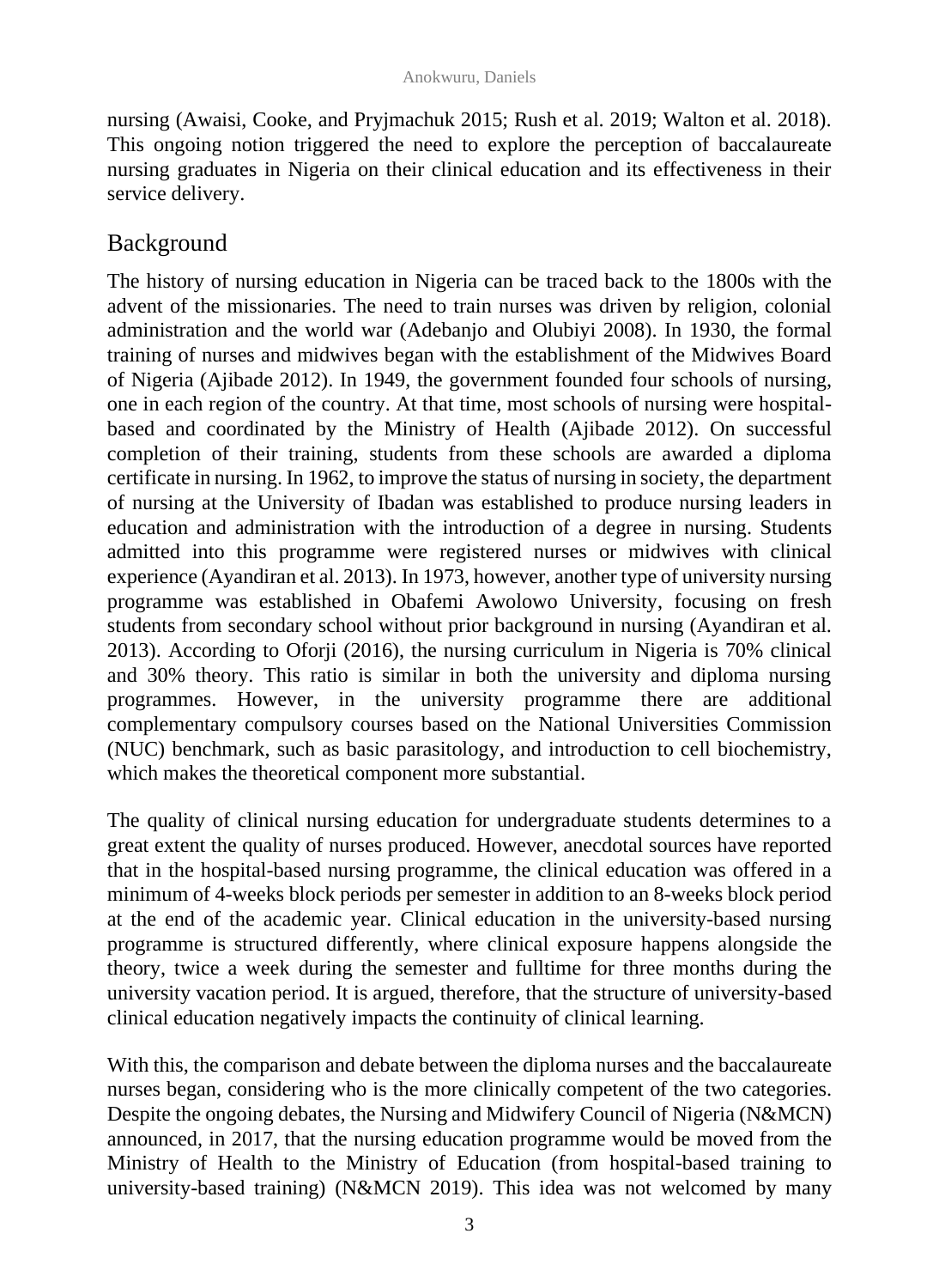professional nurses in Nigeria, who believed that clinical education in the baccalaureate programme is insufficient to prepare nurses for the workforce (Dandong et al. 2017).

At the time of conducting this research, there was no published research to validate or negate the claim that the clinical education of the university-based programme in Nigeria is inadequate for the preparation of professional nurses for clinical practice. This paper, therefore, reports on the perceptions of graduates of the baccalaureate nursing programme on the clinical education they had received during their training and how it prepared them for clinical practice in Nigeria.

# Purpose

The purpose of the study was to explore the perceptions of baccalaureate graduates on their clinical education and the effectiveness of the clinical education in their service delivery.

# Materials and Methods

## **Design**

This was a qualitative, exploratory, descriptive, contextual study. This type of research study is conducted when there is limited information on a phenomenon and a rich description is required for future replication of research (Reiter 2017). The qualitative approach allowed graduates to describe their perceptions without being limited by a set of structured, closed questions from the perspective of the researchers. This limited biases and allowed for freedom of expression and reporting in the words of the graduates. Little was known about the effectiveness of the clinical education offered in the baccalaureate nursing programme in Nigeria, hence the exploration of the perceptions of the graduates on the effectiveness of their clinical education, based on their experiences as qualified professional nurses, registered with the Nursing and Midwifery Council of Nigeria was needed. The study sought to answer the following questions: 1) What are the perceptions of the graduates on their clinical nursing education? and 2) Is the clinical education they received effective for use in their work life and service delivery?

## **Research Settings and Participants**

The universities were purposefully selected for the study. Two Federal Universities, one State University and one Private University from the south-west geo-political region of Nigeria were selected. One of the Federal Universities was the first university in Nigeria to offer a university degree programme for nursing in 1962, while the second was selected because it was the first university in Nigeria to offer a generic nursing programme in 1973. The generic nursing programme is an undergraduate nursing programme, which includes general nursing, midwifery and public health nursing certificates in addition to the nursing degree. The programme was adopted by the Nigeria University Commission in 1999 and currently serves as the universal nursing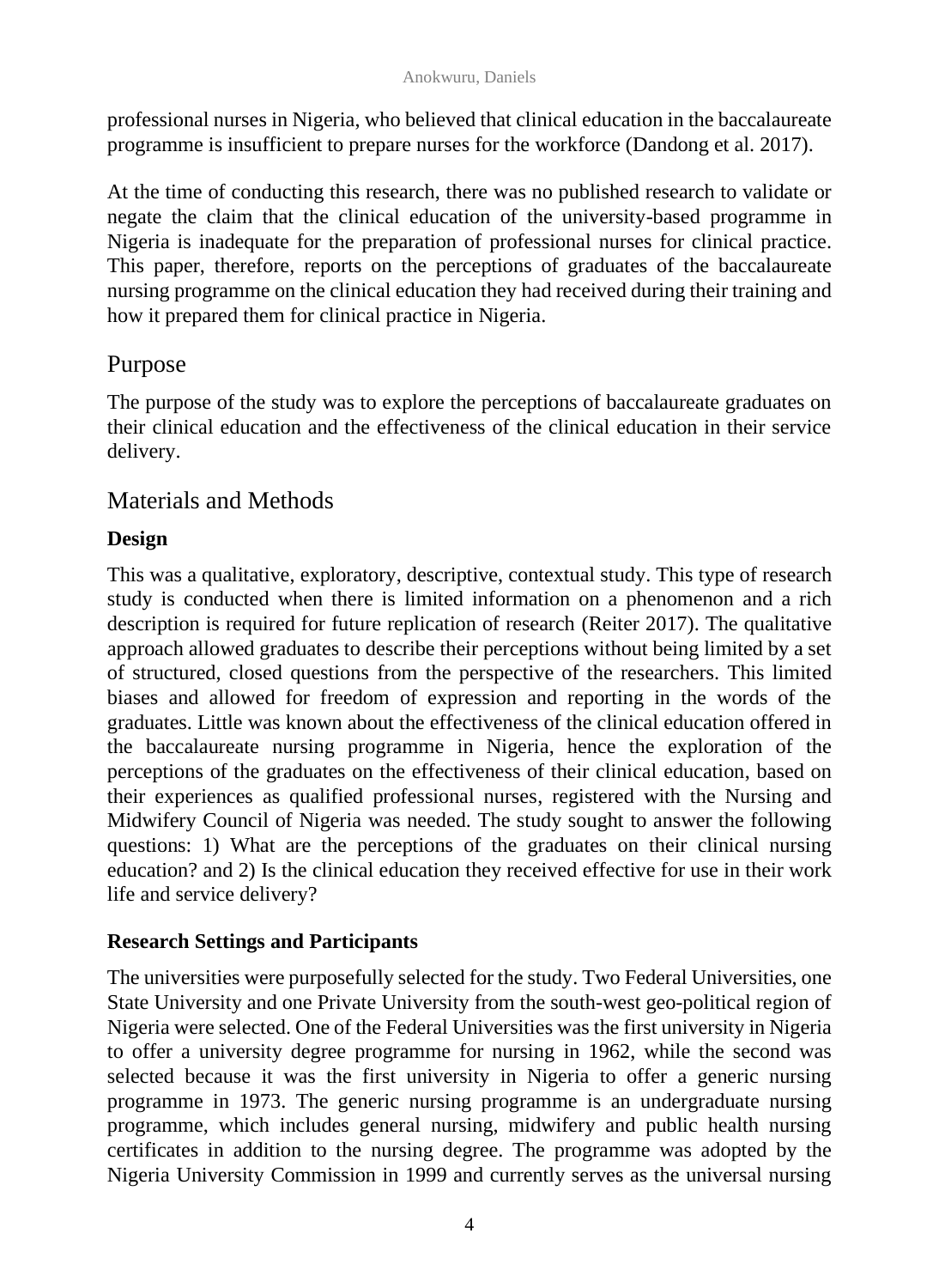programme in Nigeria. The third university selected was the State University, which offers both part-time and full-time nursing programmes. The fourth university was a private university selected because it offered a nursing degree programme.

The participants were sampled using the snowballing method. The researcher recruited the first participant through a contact person in the nursing departments of each of the four universities. After the first interview, the researcher requested the participant to link the researcher to other potential participants who met the selection criteria. The graduates who participated in this study had at least two years' post-graduation experience and were working in clinical facilities such as teaching, general and private hospitals. This criterion assumed that a graduate with two or more years' postgraduation experience would have a better perspective of their clinical education experienced at the university, in relation to its application to the world of work.

#### **Data Collection**

Twenty-nine interviews were conducted with graduates from the four universities between March and April 2015. The researcher contacted the graduates telephonically. The interview was conducted at each participant's home or at the hospital, as was convenient for the participant. Interviews conducted at the hospital were done during the participant's break to ensure that patient care was not negatively affected. Each participant gave written consent before an interview of between 45–90 minutes was conducted and recorded. During the interview the graduates were asked two main questions: 1) What was their perception of the clinical education they received at the university? and 2) Did it prepare them for their work life and service delivery? Depth in the interview was enhanced by using probing questions.

#### **Data Analysis**

The researcher used thematic inductive analysis as outlined by Creswell (2014). After each interview the researcher transcribed the recordings. The transcripts were read to understand the ideas that were emerging from the data. The transcripts were then organised into codes following Tesch's eight steps of coding as outlined by Creswell (2014). The codes were then organised into two main themes and four sub-themes as they relate to the research questions.

#### **Ethics**

The research proposal was submitted to the University of Western Cape Senate Research and Ethics Committees for approval and ethics clearance (Reg. No.14/10/32). In addition, the researcher obtained permission from the ethics committees of the four universities: University of Ibadan (UI/EC/15/0084); Obafemi Awolowo University (ERC/OC/2015/06/15); Babcock University (BUREC/069/25) and Ladoke Akintola University of Technology (LTH/OGB/EO2015).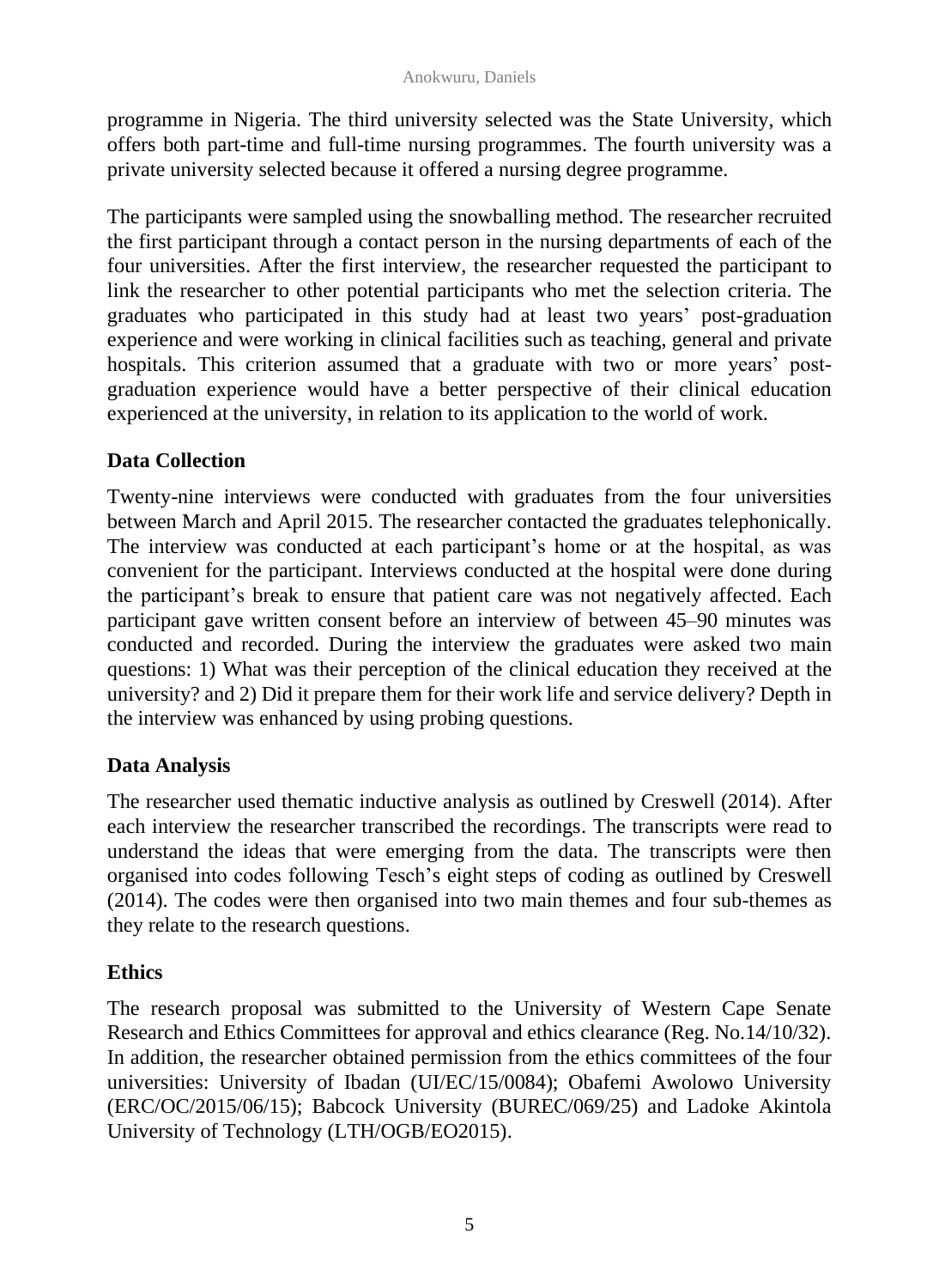The researcher adhered to the three main ethics principles that guide qualitative research, including autonomy, beneficence and justice (Al-Khatib and Kalichman 2019). The researcher explained the study to each participant and obtained informed consent. Participants were informed that they could withdraw from the research at any time without negative consequences. Each interview was conducted at a place chosen and convenient for both participant and researcher. The participants of the study were not exposed to any risk during the study. The right of each participant was respected and they were addressed respectfully.

#### **Measure to Ensure Trustworthiness**

The researcher ensured trustworthiness by following the four golden standards stipulated by Lincoln and Guba (1985), as cited in Connelly (2016). Credibility of the research was enhanced by conducting a test interview to ensure that the interviewing process and technique were effective. The interviews were audio-taped and continuous member checking was done to gauge the accuracy of the interpretation of data. Transferability was ensured by a detailed description of the research setting, the participants and data collection method and analysis. Dependability was established when the research supervisor listened to the first few recordings and read the first few transcripts of the interviews. An audit trail from the start of the data collection was kept by the researcher and the supervisor from March 2015 until the reporting of the data in December 2016. An independent coder was also used to ensure the dependability of the results, and the themes and categories derived by the independent coder were similar to that of the researcher. After some deliberations between the supervisor and the researcher the final themes were confirmed. Continuous engagement with the research supervisor about the research enhanced confirmability.

## Results

#### **Demographic Characteristics**

The study was conducted with a total of 29 participants from four universities in the south-west region of Nigeria.

| Table 1: Graduate demographics |  |
|--------------------------------|--|
|--------------------------------|--|

| <b>University</b> | Average years at work<br>(minimum-maximum | <b>Size</b> | per gender | Sample   Sample size   Average age<br>(minimum- |
|-------------------|-------------------------------------------|-------------|------------|-------------------------------------------------|
|                   | years)                                    |             |            | maximum age)                                    |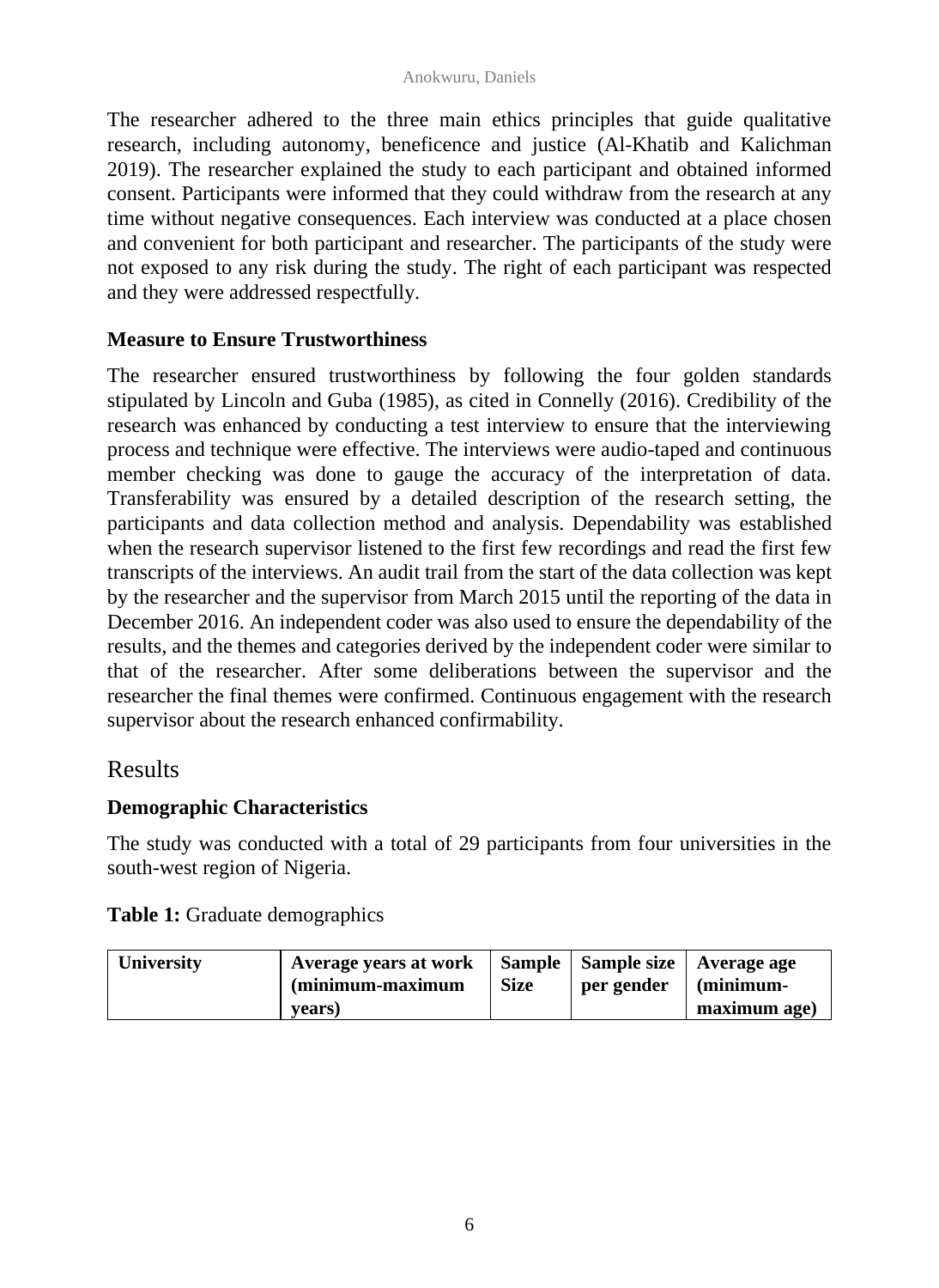Anokwuru, Daniels

| First university  | 5 years               |   | Female: 4 | 32<br>$(27-34 \text{ years})$ |
|-------------------|-----------------------|---|-----------|-------------------------------|
|                   | $(2-7$ Years)         |   | Male: 3   |                               |
| Second university | 5.4 years             |   | Female: 2 | 30                            |
|                   | $(3-10)$ years)       |   | Male: 5   | $(25-40 \text{ years})$       |
| Third university  | 5.4 years             | ⇁ | Female: 4 | 32                            |
|                   |                       |   |           | $(25-37 \text{ years})$       |
|                   | $(3-7 \text{ years})$ |   | Male: 3   |                               |
| Fourth university | 5.3 years             | 8 | Female: 2 | 27                            |
|                   |                       |   |           | $(25-35 \text{ years})$       |
|                   | $(2-9 \text{ years})$ |   | Male: 6   |                               |

# Findings

The findings from the study described the perceptions that the graduates held concerning their clinical education. Two broad themes emerged from the data: the impact of the nursing curriculum design on the clinical nursing education and the acquisition of professional skills; and factors affecting quality learning in the clinical component of the programme.

## **Theme 1: The impact of the nursing curriculum design on the clinical education and acquisition of professional skills**

This theme has three sub-themes, which relate to the nursing curriculum at the universities being overloaded with theory in the bid to meet the standard requirements for a university degree. This left little time for the clinical component of the nursing programme. The graduates regarded the substantial theoretical component in their curriculum as an added advantage to their proficiency at work.

# *Sub-theme 1.1: The structure of the curriculum leaves little room for students' clinical exposure and learning*

The baccalaureate nursing curriculum in Nigeria is very broad with courses from different disciplines. Some of the participants viewed it as a weakness in comparison to the diploma programme.

For instance, we were made to undergo courses that were inconsequential to my discipline. This is unlike diploma nurses that were taught what they should know. Secondly, they spend longer hours at the hospital than we do. (Graduate 9)

They reported that the packed theoretical timetable left few days per week for clinical placement during the semester.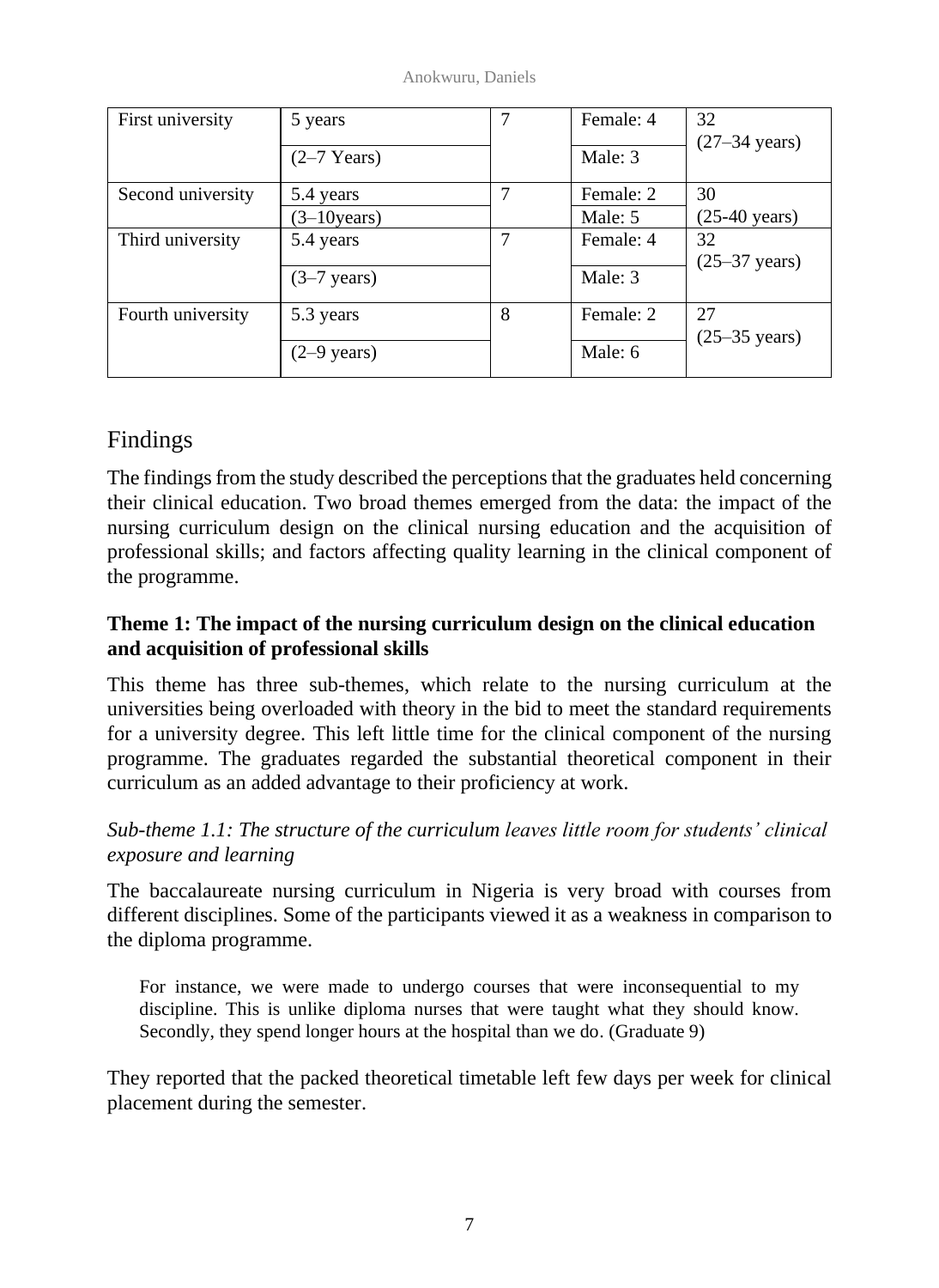We do postings [clinical placement] just Tuesdays and Thursdays, which I feel is not sufficient and we start eight in the morning and leave three in the afternoon. (Graduate 27)

Participants pointed out that the structure of the university academic calendar affects the balance between clinical placement and theory.

I will say we needed more days to spend on the ward, the challenge also is the academic calendar, because it specifies the number of days for theory and clinical somehow, we need to be able to balance it. (Graduate 27)

However, the imbalance with the practice and theory experienced during the normal semester is remedied with a clinical placement of three months during the long university vacation period.

For those in 200–400 level there is what we call industrial training, so you will do three months posting at a stretch. (Graduate 10)

#### *Sub-theme 1.2: The theoretical component of the nursing curriculum was handy in practice*

The participants reported that though the theoretical component is vast and left little room for their clinical placement, it places them at an advantage over the diploma nurses. It contributed to the accuracy of their clinical judgement and efficiency of care. From their experience they perceived that the theoretical component prepared them for their work as a clinician. The commendation from their patients and colleagues as being well-prepared nurses boosted their confidence.

… I understand why I do things and do them differently. And whenever I practise, I get lots of commendations from my patients. In fact, one of my colleagues confessed to me that she used to think that degree nurses don't know the practical but changed her opinion after watching me discharge my duties efficiently. (Graduate 10)

#### And:

The clinical training helped because it helped me to discharge my duties to the ideal level or close to it. For instance, I rarely see a nurse ask a patient after a procedure if they need something more or [if they are] comfortable. I do ask my patients and they are always pleasantly surprised. (Graduate 13)

#### *Sub-theme 1.3: The University graduates proved to be more resourceful and skilled in the long run*

This sub-theme relates to the graduates' perceptions of their clinical education and its effectiveness in the delivery of care.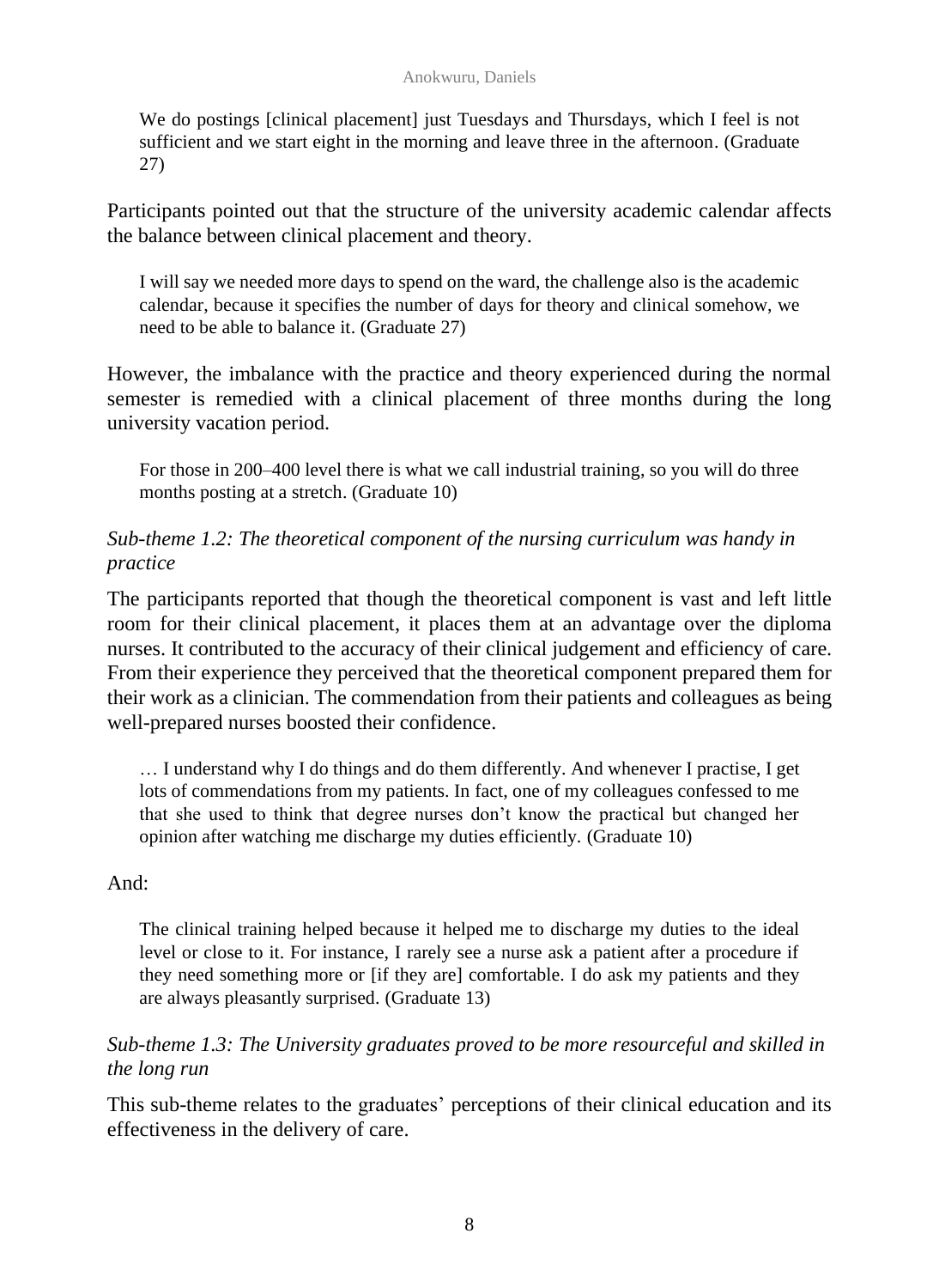One of the strong views shared by the participants was that earlier in their practice as professional nurses they perceived the diploma nurse to be better in practice, but with time they recognised that the baccalaureate nurses are better prepared than the diploma nurses.

My education placed me at a better advantage because, theoretically I know what I am doing. Clinically I have the experience. I might not have the more [as much as] they have, the level of exposure they have on the ward because they are always there but with time as I interacted with them I was able to get all that I need within few months [after] I started working I was able to blend and I can say that I am good. (Graduate 22)

The inadequacy of clinical placement time created pressure, and the graduates reported that as students they had to learn a lot in a short period. This tension proved useful in practice, where they were required to work under pressure.

And one thing my education has helped with is that somehow you were trained to do the right thing and we learnt under tension [pressure] and there is no amount of tension [pressure] on the ward that can distract me because I am used to the tension [pressure]. (Graduate 15)

## **Theme 2: Factors affecting the quality of learning in the clinical component of the programme**

This theme has two sub-themes and expresses the perceptions of the graduates about the factors that affected the quality of their clinical education. The graduates perceived that the inadequate number of professional nurses on the wards and their negative attitudes towards the students affected the quality of learning during their clinical placements.

## *Sub-theme 2.1: Inadequate number of professional nurses negatively affects the clinical learning experience during clinical placements*

Participants in the study reported that the chronic shortage of nursing staff in the hospital impacted negatively on their clinical learning experience. The professional nurses are already overworked with the care of patients and had limited time to mentor students in practice.

… most times you are in encounter with a nurse who maybe a [is one] nurse to about 25 patients. I mean how she would teach you? … there is no way she is going to still attend to you. (Graduate 2)

And:

The staff don't even have time for us. They may even allow you to witness once. They may try but they don't care if you do it well or not because they are interested in their primary work not teaching you. (Graduate 14)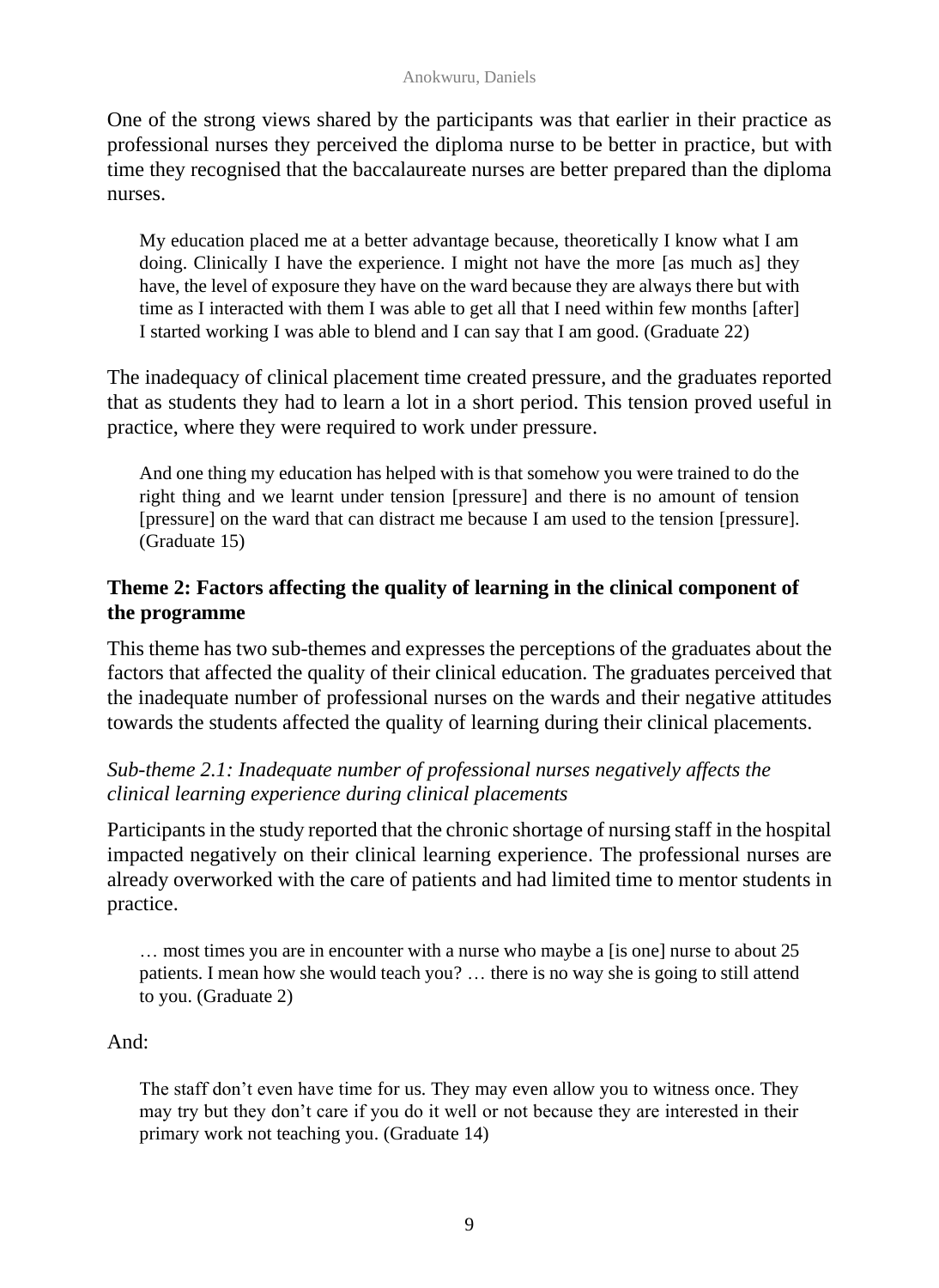Participants reported their perception that professional nurses viewed the students as workers who had come to alleviate the workload, instead of students who were placed for clinical learning.

It does not come like learning; it comes like a work. So, we must blend into the work. You must do what you are told. The nurses tell you, do this, do this ... So, you must do what you are told. So, it becomes like a job. It's not coming to you like an education now. (Graduate 2)

#### *Sub-theme 2.2: Negative attitudes of professional nurses towards the degree student nurses*

At the time of the study, most of the professional nurses were not baccalaureate nurses. Participants believed this influenced the attitude of the professional nurses toward them while they were students. The baccalaureate students suffered discrimination and were viewed as "only good at theory nurses." This made the environment hostile for students and restricted their exposure to hands-on experience.

It is not always an interesting … it is a hostile environment then because those practising nurses … majority of them, they're graduates of schools of nursing. They don't like us. (Graduate 20)

One of the participants related an experience during her professional examinations, which clearly depicted the discrimination against baccalaureate students by the professional nurses.

I recollect when I was to write my qualifying exam, on getting to the ward, the matron in charge of the female medical ward, defer the bed bath which should be a morning procedure because the school of nursing [diploma] students were to have their own practical about the same time. … That same day, the moment the school of nursing [diploma] students finished their own exams all the matrons at the wards left, leaving the degree students with no supervision. So, I was like why would they dislike BNSc students like this, so that has been the situation. (Graduate 12)

Participants perceived this as preventing baccalaureate students from having hands-on experiences, as professional nurses believe they will get them into trouble.

This is because there were several things that we were not allowed to do while we were at the wards. Some of the nurses don't allow us to do anything; they will say they don't want trouble and that really affects us. (Graduate 13)

The participants expressed that you must ask them to teach you. "If you don't ask, they won't teach."

… if you don't ask the matrons and the nurses questions, they are not ready to carry you along. They will just be looking at you … so you must prove to them that you want to learn, if you are the type that don't care, they too will be looking at you. (Graduate 12)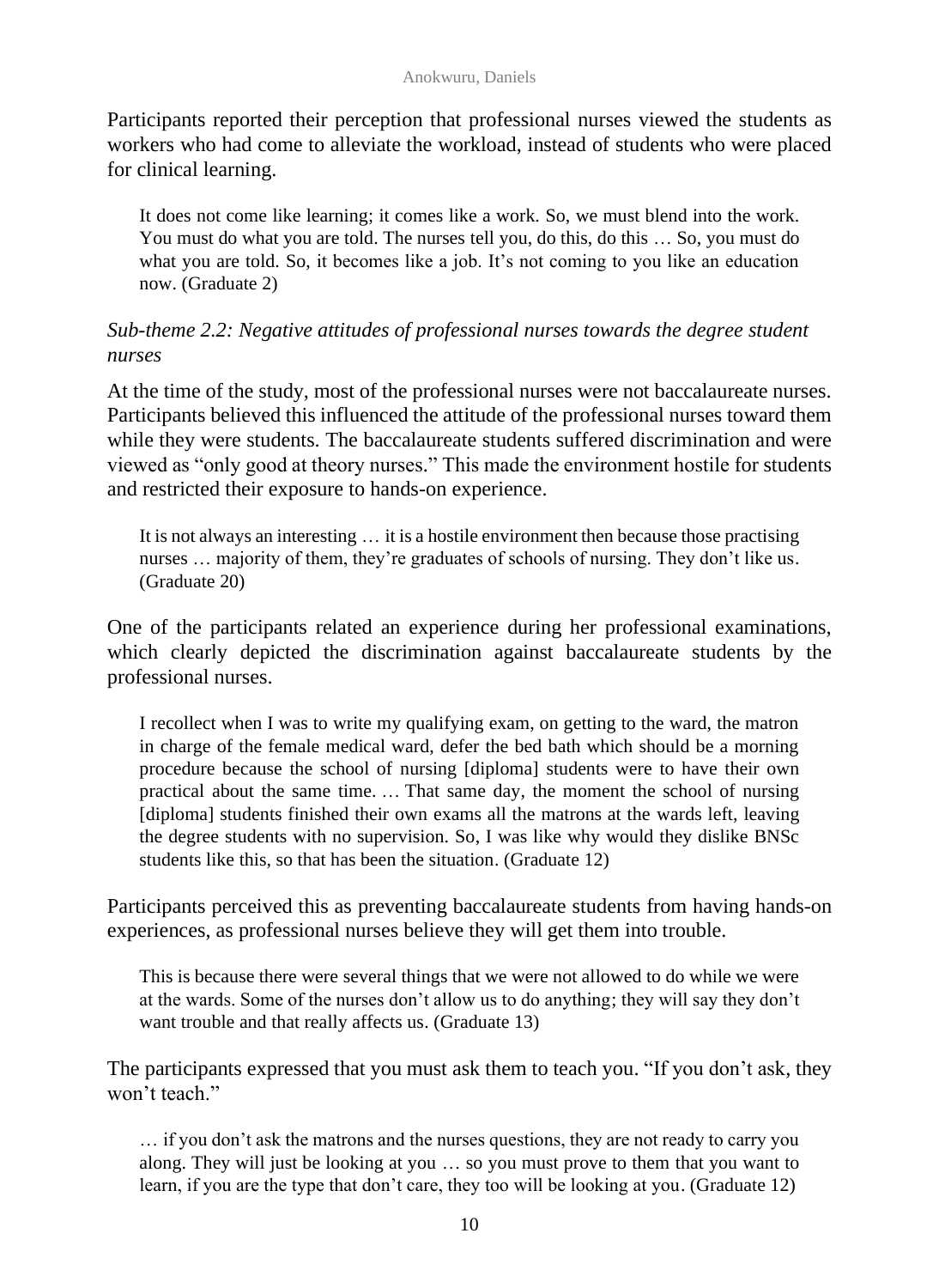# Discussion

The purpose of this paper was to describe the perceptions of baccalaureate graduates on their clinical education and the effectiveness of the clinical education in their service delivery. One of the findings was the impact of the nursing curriculum design on the clinical education and the acquisition of professional skills. The graduates reported on how the substantial content of the curriculum left little time for clinical practice. This is supported by the findings of Agbedia (2012) who contends that the Nigerian baccalaureate nursing curriculum is overloaded with content and leaves little room for clinical experience. At first glance this seems to be a major disadvantage to students; however, an in-depth look reveals the advantages it holds for the graduates in their world of work. The knowledge gained from the other courses can be applied in the care of patients and contributes to the good clinical judgement of the baccalaureate nurses compared to the diploma nurses. The graduates in the study reported having better and more accurate clinical judgement compared to the diploma nurses. This is in agreement with previous studies that baccalaureate nurses demonstrate precision in their judgement and critical thinking (Aiken 2014; Aiken et al. 2014; Cho et al. 2015; O'Brien, Knowlton, and Whichello 2018). Clinical judgement is an important component in good nursing practice and the ability for sound clinical judgement is dependent on a good theoretical foundation and clinical experience (Van Graan, Williams, and Koen 2016).

The lack of good clinical judgement in a nurse—amongst other factors such as the complexity of patient conditions, shortage of staff and negative work environment can lead to burn-out and nurses quitting the nursing profession. However, researchers have identified that a nurse with resilience will have a better coping mechanism and is more likely to remain in the profession (Amsrud, Lyberg, and Severinsson 2019; Mathad, Pradhan, and Rajesh 2017). Resilience is an attribute that the graduates in this study reported having developed as a result of the stressful conditions in which their clinical education occurred.

In addition to the challenging curriculum and little time for clinical exposure, the graduates reported on factors that affected the quality of their clinical learning experience. Amongst the factors reported by the participants is the shortage of nursing staff in the facilities for clinical supervision. Professional nurses form a vital part of a positive clinical learning environment. They contribute to the supervision of the students during clinical education. They guide and help students with the integration of theory into practice. Graduates reported that the shortage of nursing staff affected the quality of their clinical learning experience, as was also found by Kamphinda and Chilemba (2019). In addition, the shortage of staff, according to the graduates, resulted in nurses being overworked and exhausted by patient care, leaving little or no time to supervise or teach the students. With little or no time, the support of the students becomes secondary. Provision of support to students during clinical placement is very important for the successful achievement of the students' learning outcomes (Anderson, Moxham, and Broadbent 2016; Courtney-Pratt, Ford, and Marlow 2015). In this study,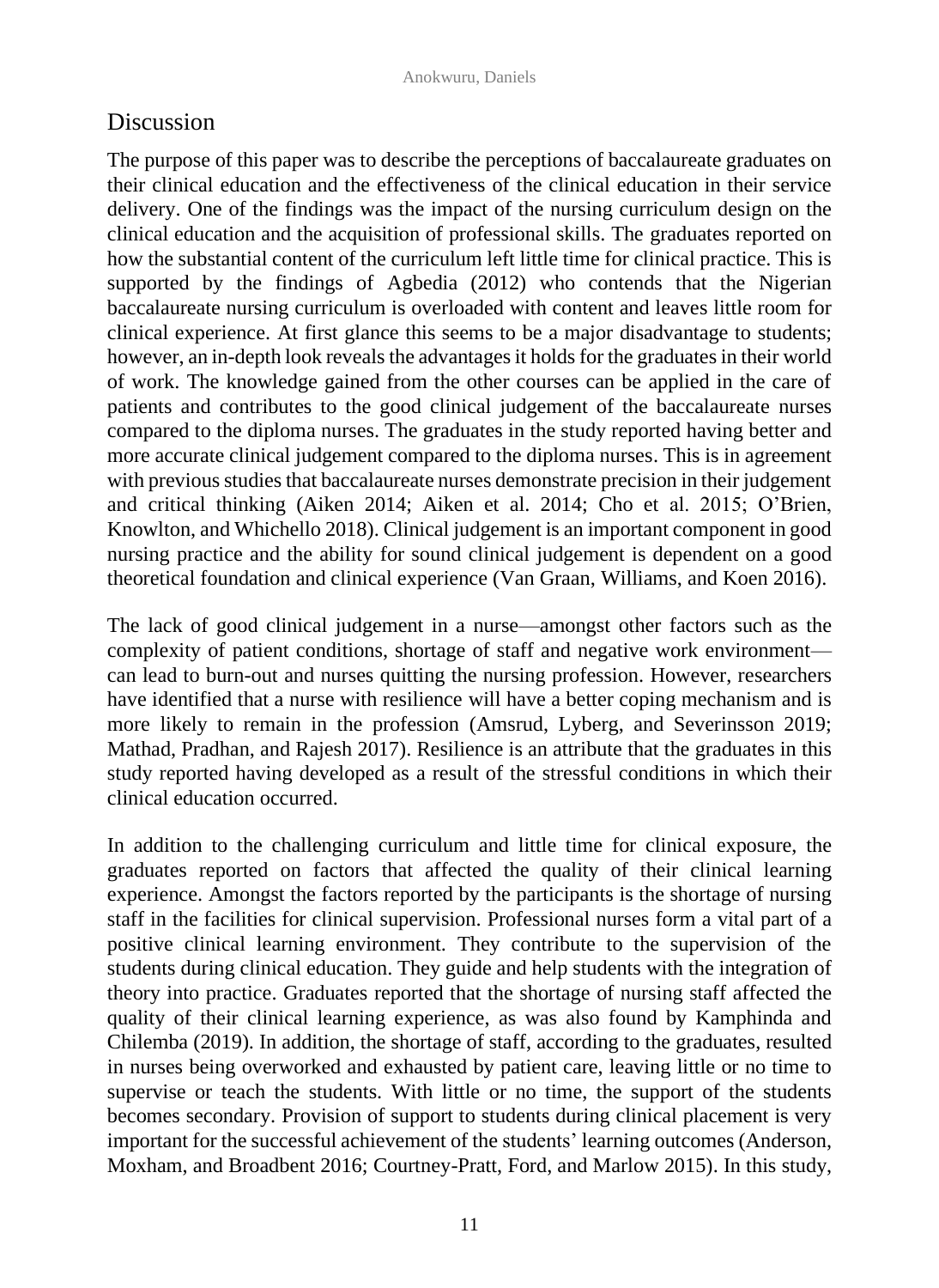the graduates reported that not only were the professional nurses unavailable, they were also not friendly towards the baccalaureate students. The graduates assumed that the lack of cordial relationships with the baccalaureate students was because of differences in the educational status of most of the professional nurses. Having a good relationship with the students creates a good and supportive clinical learning environment, thereby providing effective clinical experiences for the students (Ford et al. 2016). From the study, the graduates reported that although their clinical education had its challenges, it prepared them for the world of work. The hostility they encountered from the professional nurses and the challenges in the clinical learning environment prepared them for their future work life in similar environments. Coping with these obstacles enabled them to build resilience and a coping strategy, which is useful in their present work environment.

# Recommendations

Recommendations for the following three findings are proposed: limited clinical practice hours; lack of adequate clinical supervision; and negative attitudes of staff towards students. The researchers recommend that the curriculum be reviewed to create a balance between the learning time for theory and clinical practice. Furthermore, conscious efforts should be made towards the improvement of clinical supervision of the students during clinical practice. While the university may not be able to employ more staff in the hospital, the university should employ more clinical supervisors to accompany the students during clinical practice. Stakeholder meetings between the staff of the university and the clinical facilities should be scheduled at least bi-annually to discuss student matters. This should improve relationships between education and practice and between staff at the clinical facilities and students placed for clinical learning.

# Limitations of the Study

The paper intends to reflect the perception of baccalaureate graduates on their clinical nursing education and its effectiveness in their service delivery in Nigeria. However, it can be argued that the study was limited to four universities in the south-western region of Nigeria, and may therefore not be generalised to the whole of Nigeria. In addition, the snowballing sampling method used may not have been a fair representation of the graduates of the universities because participants referred those whom they knew and who agreed to participate in the study.

# Conclusion

This paper sought to describe the perceptions of baccalaureate graduates on their clinical education and the effectiveness of the clinical education in their service delivery. The study found that despite some challenges with the curriculum, the graduates perceived the clinical education they received as adequate preparation for them to deliver effective and quality nursing care. In addition, they suggested that on reflection the "additional"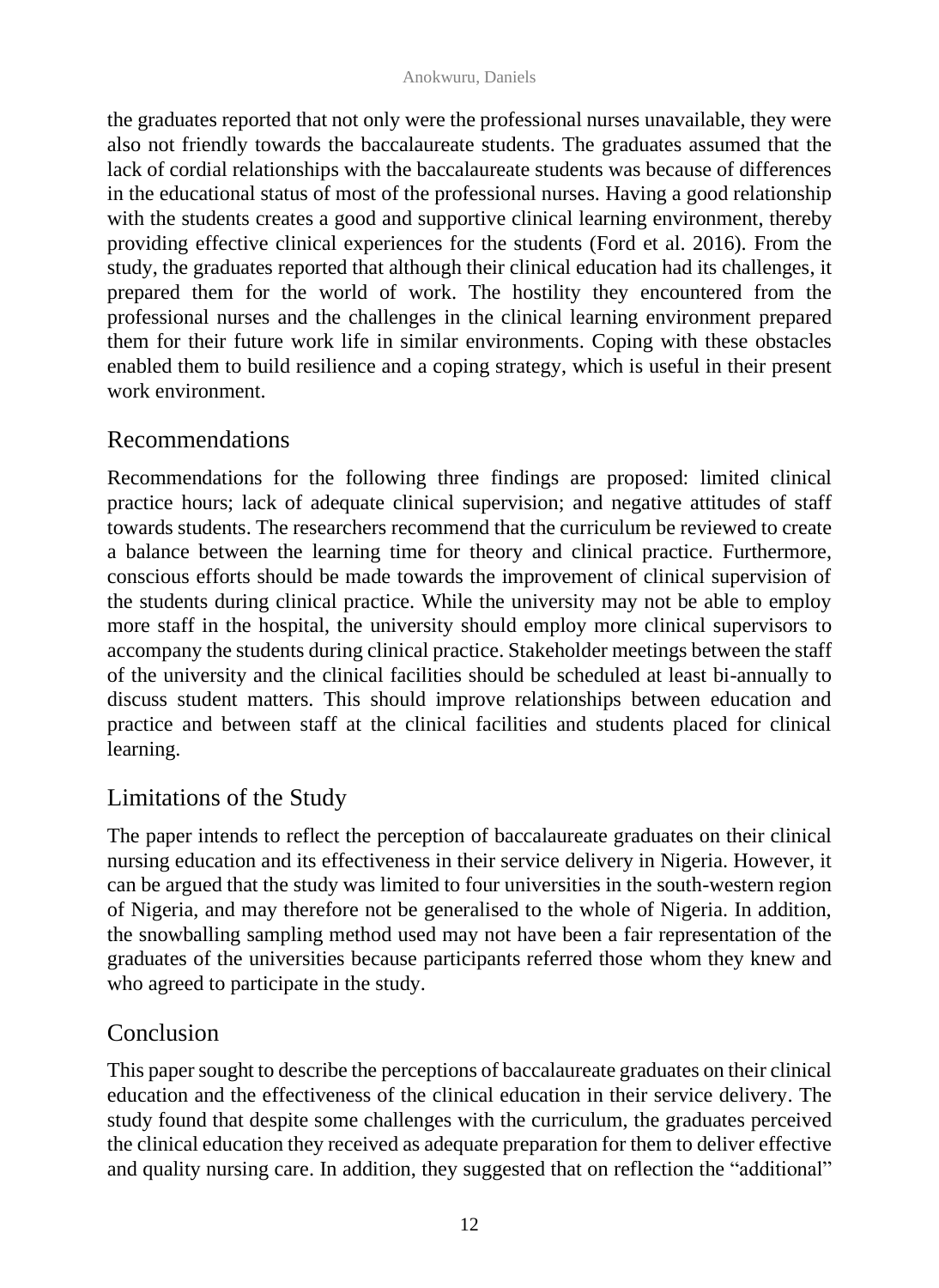theoretical knowledge they had received was an added advantage to them during their practice.

## Acknowledgements

The authors extend their gratitude to the graduates who participated in the study. To Babcock University for sponsoring the PhD, out of which the article was produced. To the University of Venda and University of Western Cape for the databases.

## References

- Adebanjo, F., and K. Olubiyi. 2008. "Reforms in Nursing Education: The National Open University of Nigeria Experience 2008."
- Agbedia, Clara. 2012. "Re-envisioning Nursing Education and Practice in Nigeria for the 21st Century." *Open Journal of Nursing* 2 (3): 226. [https://doi.org/10.4236/ojn.2012.23035.](https://doi.org/10.4236/ojn.2012.23035)
- Aiken, L. H. 2014. "Baccalaureate Nurses and Hospital Outcomes: More Evidence." *Medical Care* 52 (10): 861. [https://doi.org/10.1097/MLR.0000000000000222.](https://doi.org/10.1097/MLR.0000000000000222)
- Aiken, Linda H., Douglas M. Sloane, Luk Bruyneel, Koen den Heede, Peter Griffiths, Reinhard Busse, Marianna Diomidous, et al. 2014. "Nurse Staffing and Education and Hospital Mortality in Nine European Countries: A Retrospective Observational Study." *The Lancet* 383 (9931): 1824–30. [https://doi.org/10.1016/S0140-6736\(13\)62631-8.](https://doi.org/10.1016/S0140-6736(13)62631-8)
- Ajibade, B. L. 2012. "Nursing in Nigeria: The Journey so Far and Way Forward." In *A Paper Presented at the 6th Biennial and 5th Quadrennial Delegate Conference Organised by the National Association of Nigerian Nurse and Midwives* (NANNW), 21 November.
- Aliafsari Mamaghani, Ebrahim, Azad Rahmani, Hadi Hassankhani, Vahid Zamanzadeh, Suzanne Campbell, Olive Fast, and Alireza Irajpour. 2018. "Experiences of Iranian Nursing Students Regarding Their Clinical Learning Environment." *Asian Nursing Research*. Vol. 12. Korean Society of Nursing Science. [https://doi.org/10.1016/j.anr.2018.08.005.](https://doi.org/10.1016/j.anr.2018.08.005)
- Al-Khatib, Aceil, and Michael Kalichman. 2019. "Responsible Conduct of Human Subjects Research in Islamic Communities." *Science and Engineering Ethics* 25 (2): 463–76. [https://doi.org/10.1007/s11948-017-9995-y.](https://doi.org/10.1007/s11948-017-9995-y)
- Amsrud, Kirsten Eika, Anne Lyberg, and Elisabeth Severinsson. 2019. "Development of Resilience in Nursing Students: A Systematic Qualitative Review and Thematic Synthesis." *Nurse Education in Practice* 41: 102621. [https://doi.org/https://doi.org/10.1016/j.nepr.2019.102621.](https://doi.org/https:/doi.org/10.1016/j.nepr.2019.102621)
- Anarado, Agnes N, Grace U Agu, and Eunice I Nwonu. 2016. "Factors Hindering Clinical Training of Students in Selected Nursing Educational Institutions in South-eastern Nigeria." *Nurse Education Today* 40: 140–45. [https://doi.org/10.1016/j.nedt.2016.02.022.](https://doi.org/10.1016/j.nedt.2016.02.022)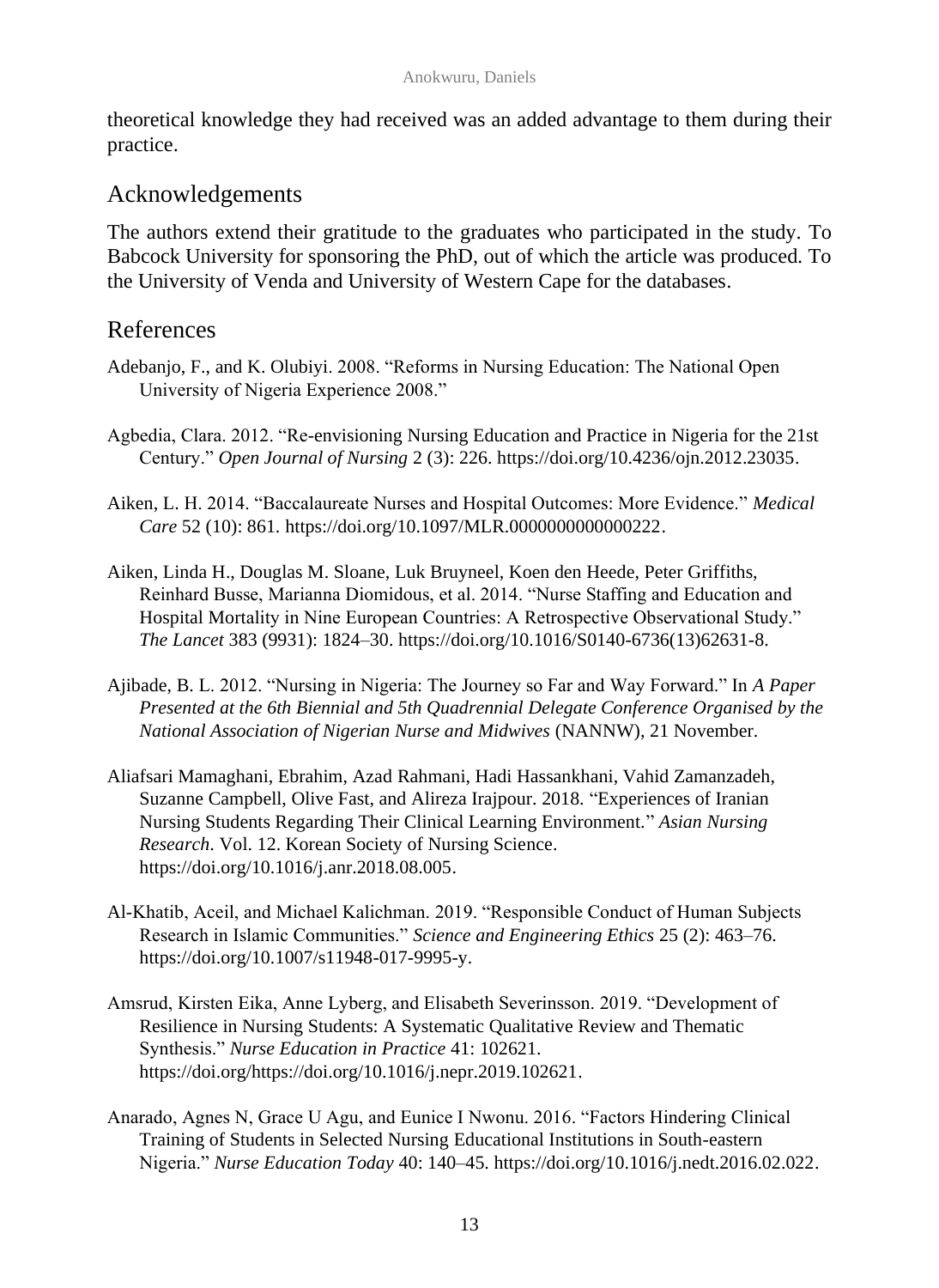- Anderson, Carina, Lorna Moxham, and Marc Broadbent. 2016. "Providing Support to Nursing Students in the Clinical Environment: A Nursing Standard Requirement." *Contemporary Nurse* 52 (5): 636–42[. https://doi.org/10.1080/10376178.2016.1215774.](https://doi.org/10.1080/10376178.2016.1215774)
- Asirifi, Mary, Linda Ogilvie, Sylvia Barton, Patience Aniteye, Kent Stobart, Olenka Bilash, and A Kwashie. 2017. "Assessing Challenges of Clinical Education in a Baccalaureate Nursing Program in Ghana." *Journal of Nursing Education and Practice* 7 (10): 109. [https://doi.org/10.5430/jnep.v7n10p109.](https://doi.org/10.5430/jnep.v7n10p109)
- Awaisi, Huda Al, Hannah Cooke, and Steven Pryjmachuk. 2015. "The Experiences of Newly Graduated Nurses during their First Year of Practice in the Sultanate of Oman: A Case Study." *International Journal of Nursing Studies* 52 (11): 1723–34. [https://doi.org/10.1016/j.ijnurstu.2015.06.009.](https://doi.org/10.1016/j.ijnurstu.2015.06.009)
- Ayandiran, Emmanuel Olufemi, Omolola Oladunni Irinoye, Joel Olayiwola Faronbi, and Ntombi G Mtshali. 2013. "Education Reforms in Nigeria: How Responsive Is the Nursing Profession?" *International Journal of Nursing Education Scholarship* 10 (1): 11–18. [https://doi.org/10.1515/ijnes-2012-0016.](https://doi.org/10.1515/ijnes-2012-0016)
- Baraz, Shahram, Robabeh Memarian, and Zohreh Vanaki. 2015. "Learning Challenges of Nursing Students in Clinical Environments: A Qualitative Study in Iran." *Journal of Education and Health Promotion* 4. [https://doi.org/10.4103/2277-9531.162345.](https://doi.org/10.4103/2277-9531.162345)
- Bigdeli, Shoaleh, Vahid Pakpour, Maryam Aalaa, Robabeh Shekarabi, Mahnaz Sanjari, Hamid Haghani, and Neda Mehrdad. 2015. "Clinical Learning Environments (Actual and Expected): Perceptions of Iran University of Medical Sciences Nursing Students." *Medical Journal of the Islamic Republic of Iran* 29: 173.
- Cho, Eunhee, Douglas M. Sloane, Eun Young Kim, Sera Kim, Miyoung Choi, Il Young Yoo, Hye Sun Lee, and Linda H. Aiken. 2015. "Effects of Nurse Staffing, Work Environments, and Education on Patient Mortality: An Observational Study." *International Journal of Nursing Studies* 52 (2): 535–42. [https://doi.org/10.1016/j.ijnurstu.2014.08.006.](https://doi.org/10.1016/j.ijnurstu.2014.08.006)
- Connelly, Lynne M. 2016. "Trustworthiness in Qualitative Research." *Medsurg Nursing* 25 (6): 435–37.
- Courtney-Pratt, Helen, Karen Ford, and Annette Marlow. 2015. "Evaluating, Understanding and Improving the Quality of Clinical Placements for Undergraduate Nurses: A Practice Development Approach." *Nurse Education in Practice* 15 (6): 512–16. [https://doi.org/10.1016/j.nepr.2015.07.002.](https://doi.org/10.1016/j.nepr.2015.07.002)
- Creswell, John W. 2014. *A Concise Introduction to Mixed Methods Research*. SAGE publications.
- Dandong, Mary Samuel, Lungcit Shalkur, David, Jonathan Manja, Williams, and Esther Shahai, Attah. 2017. "Opinions of Nurses/Midwives on Transition of Nursing Education from Hospital Base to University in Nigeria." *IOSR Journal of Nursing and Health Science* 06 (01): 25–30. [https://doi.org/10.9790/1959-0601012530.](https://doi.org/10.9790/1959-0601012530)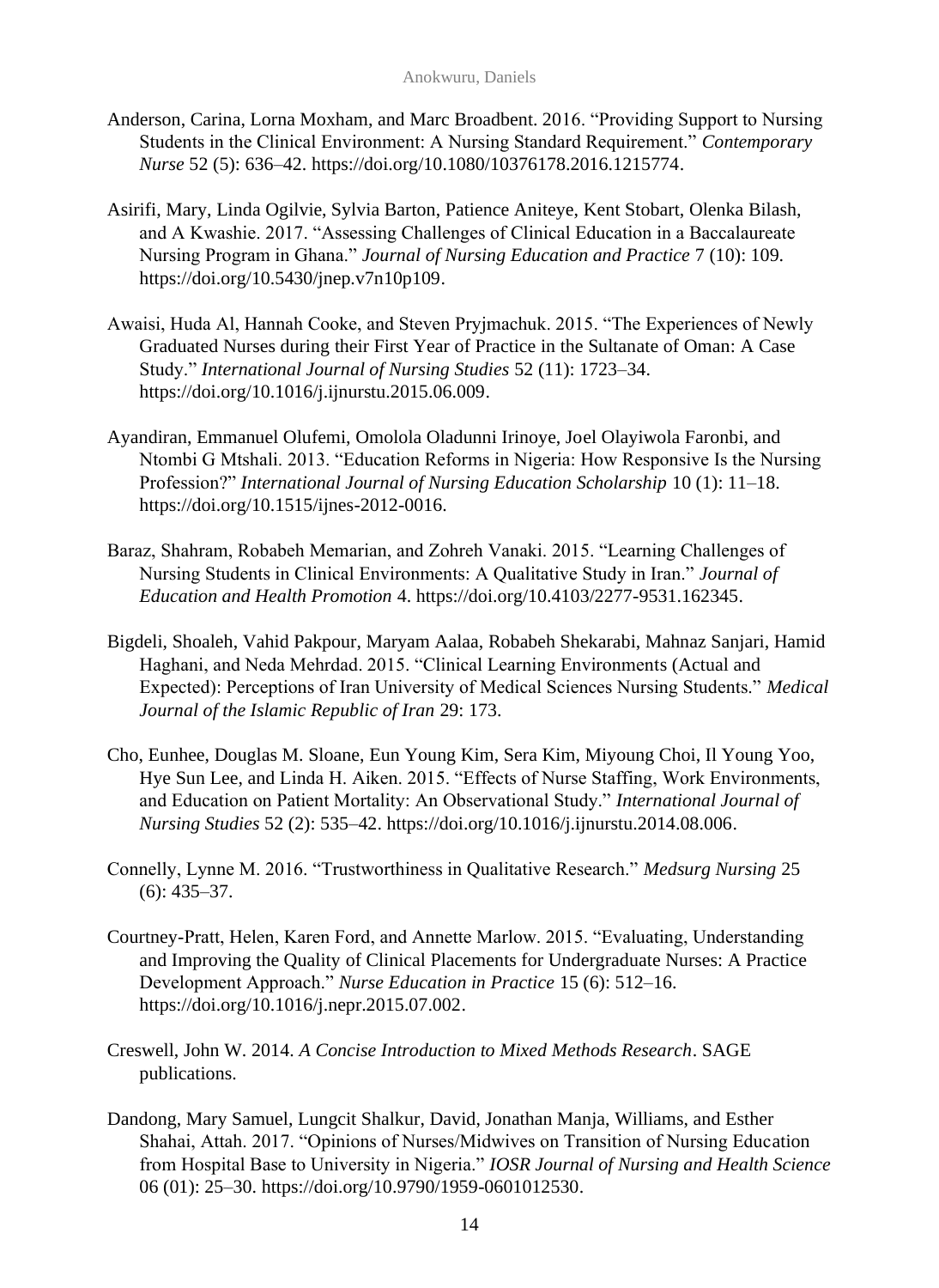- Dimitriadou, Maria, Evridiki Papastavrou, Georgios Efstathiou, and Mamas Theodorou. 2015. "Baccalaureate Nursing Students' Perceptions of Learning and Supervision in the Clinical Environment." *Nursing and Health Sciences* 17 (2): 236–42. [https://doi.org/10.1111/nhs.12174.](https://doi.org/10.1111/nhs.12174)
- Doyle, Kerrie, Kathryn Sainsbury, Sonja Cleary, Lauren Parkinson, Dein Vindigni, Ian McGrath, and Mary Cruickshank. 2017. "Happy to Help/Happy to Be Here: Identifying Components of Successful Clinical Placements for Undergraduate Nursing Students." *Nurse Education Today* 49: 27–32. [https://doi.org/10.1016/j.nedt.2016.11.001.](https://doi.org/10.1016/j.nedt.2016.11.001)
- D'Souza, Melba Sheila, Ramesh Venkatesaperumal, Jayanthi Radhakrishnan, and Shreedevi Balachandran. 2013. "Engagement in Clinical Learning Environment among Nursing Students: Role of Nurse Educators." *Open Journal of Nursing* 3 (1): 25. [https://doi.org/10.4236/ojn.2013.31004.](https://doi.org/10.4236/ojn.2013.31004)
- Farzi, Saba, Mohsen Shahriari, and Sedigheh Farzi. 2018. "Exploring the Challenges of Clinical Education in Nursing and Strategies to Improve it: A Qualitative Study." *Journal of Education and Health Promotion* 7.
- Flott, Elizabeth A., and Lois Linden. 2016. "The Clinical Learning Environment in Nursing Education: A Concept Analysis." *Journal of Advanced Nursing* 72 (3): 501–13. [https://doi.org/10.1111/jan.12861.](https://doi.org/10.1111/jan.12861)
- Ford, Karen, Helen Courtney-Pratt, Annette Marlow, John Cooper, Danielle Williams, and Ron Mason. 2016. "Quality Clinical Placements: The Perspectives of Undergraduate Nursing Students and their Supervising Nurses." *Nurse Education Today* 37: 97–102. [https://doi.org/https://doi.org/10.1016/j.nedt.2015.11.013.](https://doi.org/https:/doi.org/10.1016/j.nedt.2015.11.013)
- Haddad, May El, Lorna Moxham, and Marc Broadbent. 2017. "Graduate Nurse Practice Readiness: A Conceptual Understanding of an Age Old Debate." *Collegian* 24 (4): 391– 96[. https://doi.org/10.1016/j.colegn.2016.08.004.](https://doi.org/10.1016/j.colegn.2016.08.004)
- Kamphinda, Stella, and Evelyn B. Chilemba. 2019. "Clinical Supervision and Support: Perspectives of Undergraduate Nursing Students on their Clinical Learning Environment in Malawi." *Curationis* 42 (1): e1–10. [https://doi.org/10.4102/curationis.v42i1.1812.](https://doi.org/10.4102/curationis.v42i1.1812)
- Kermansaravi, Fatihe, Ali Navidian, and Fariba Yaghoubinia. 2015. "Nursing Students' Views of Nursing Education Quality: A Qualitative Study." *Global Journal of Health Science* 7 (2): 351–59[. https://doi.org/10.5539/gjhs.v7n2p351.](https://doi.org/10.5539/gjhs.v7n2p351)
- Khan, N., S. Shafi, and S. Akhtar. 2015. "Availability of Clinical Nurse Instructor Enhance the Application of Theory into Practice in Tertiary Care Hospitals (LRH, KTH, HMC), KPK, Peshawar, Pakistan." *International Journal of Innovative Research and Development*. ISSN 2278-0211 4 (1).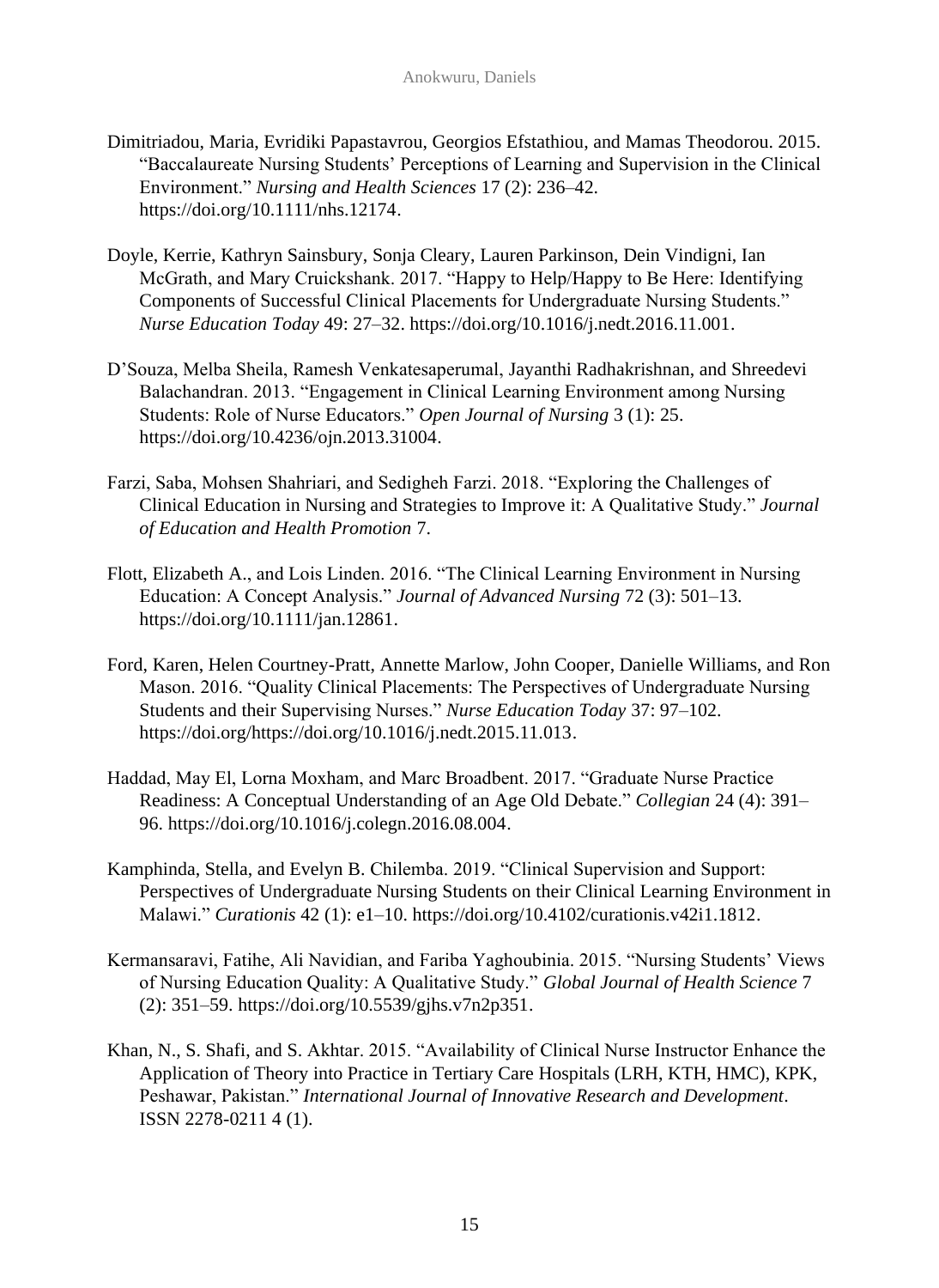- Killam, Laura A., and Corey Heerschap. 2013. "Challenges to Student Learning in the Clinical Setting: A Qualitative Descriptive Study." *Nurse Education Today* 33 (6): 684–91. [https://doi.org/10.1016/j.nedt.2012.10.008.](https://doi.org/10.1016/j.nedt.2012.10.008)
- Mannix, Judy, Lesley Wilkes, and Lauretta Luck. 2009. "Key Stakeholders in Clinical Learning and Teaching in Bachelor of Nursing Programs: A Discussion Paper." *Contemporary Nurse* 32 (1–2): 59–68[. https://doi.org/10.5172/conu.32.1-2.59.](https://doi.org/10.5172/conu.32.1-2.59)
- Mathad, Monali Devaraj, Balaram Pradhan, and Sasidharan K. Rajesh. 2017. "Correlates and Predictors of Resilience among Baccalaureate Nursing Students*.*" *Journal of Clinical and Diagnostic Research*JCDR 11 (2): JC05–8. [https://doi.org/10.7860/JCDR/2017/24442.9352.](https://doi.org/10.7860/JCDR/2017/24442.9352)
- Monaghan, Thomas. 2015. "A Critical Analysis of the Literature and Theoretical Perspectives on Theory-Practice Gap amongst Newly Qualified Nurses within the United Kingdom." *Nurse Education Today* 35 (8): e1–7. [https://doi.org/10.1016/j.nedt.2015.03.006.](https://doi.org/10.1016/j.nedt.2015.03.006)
- Murray, Melanie, Deborah Sundin, and Vicki Cope. 2019. "New Graduate Nurses' Understanding and Attitudes about Patient Safety upon Transition to Practice." *Journal of Clinical Nursing* 28 (13–14): 2543–52[. https://doi.org/https://doi.org/10.1111/jocn.14839.](https://doi.org/https:/doi.org/10.1111/jocn.14839)
- Najafi Kalyani, Majid, Nahid Jamshidi, Zahra Molazem, Camellia Torabizadeh, and Farkhondeh Sharif. 2019. "How Do Nursing Students Experience the Clinical Learning Environment and Respond to their Experiences? A Qualitative Study." *BMJ Open* 9 (7): e028052. [https://doi.org/10.1136/bmjopen-2018-028052.](https://doi.org/10.1136/bmjopen-2018-028052)
- N&MCN. 2019. "Nursing Education Reform in Nigeria." Nursing and Midwifery Council of Nigeria. February 15, 2019. [https://www.nmcn.gov.ng/docs/circulars/Circular\\_on\\_Council's\\_Publications.pdf.](https://www.nmcn.gov.ng/docs/circulars/Circular_on_Council’s_Publications.pdf)
- O'Brien, Deborah, Mary Knowlton, and Ramona Whichello. 2018. "Attention Health Care Leaders: Literature Review Deems Baccalaureate Nurses Improve Patient Outcomes." *Nursing Education Perspectives* 39 (4): E2-E6. [https://doi.org/10.1097/01.NEP.0000000000000303.](https://doi.org/10.1097/01.NEP.0000000000000303)
- Oermann, Marilyn H., Karen Poole-Dawkins, Mimi T. Alvarez, Beverly B. Foster, and Rita O'Sullivan. 2010. "Managers' Perspectives of New Graduates of Accelerated Nursing Programs: How Do they Compare with Other Graduates?" *The Journal of Continuing Education in Nursing* 41 (9): 394–400. [https://doi.org/10.3928/00220124-20100601-01.](https://doi.org/10.3928/00220124-20100601-01)
- Oforji, Chidinma. 2016. "Nursing Education in Nigeria," September. https://www.researchgate.net/publication/312901190 Nursing education in nigeria.
- Okoronkwo, Ijeoma L., Jane-Lovena Onyia-Pat, Mary-Ann E. Agbo, Pat U. Okpala, and Afam C. Ndu. 2013. "Students' Perception of Effective Clinical Teaching and Teacher Behaviour." *Open Journal of Nursing* 3 (01): 63. [https://doi.org/10.4236/ojn.2013.31008.](https://doi.org/10.4236/ojn.2013.31008)